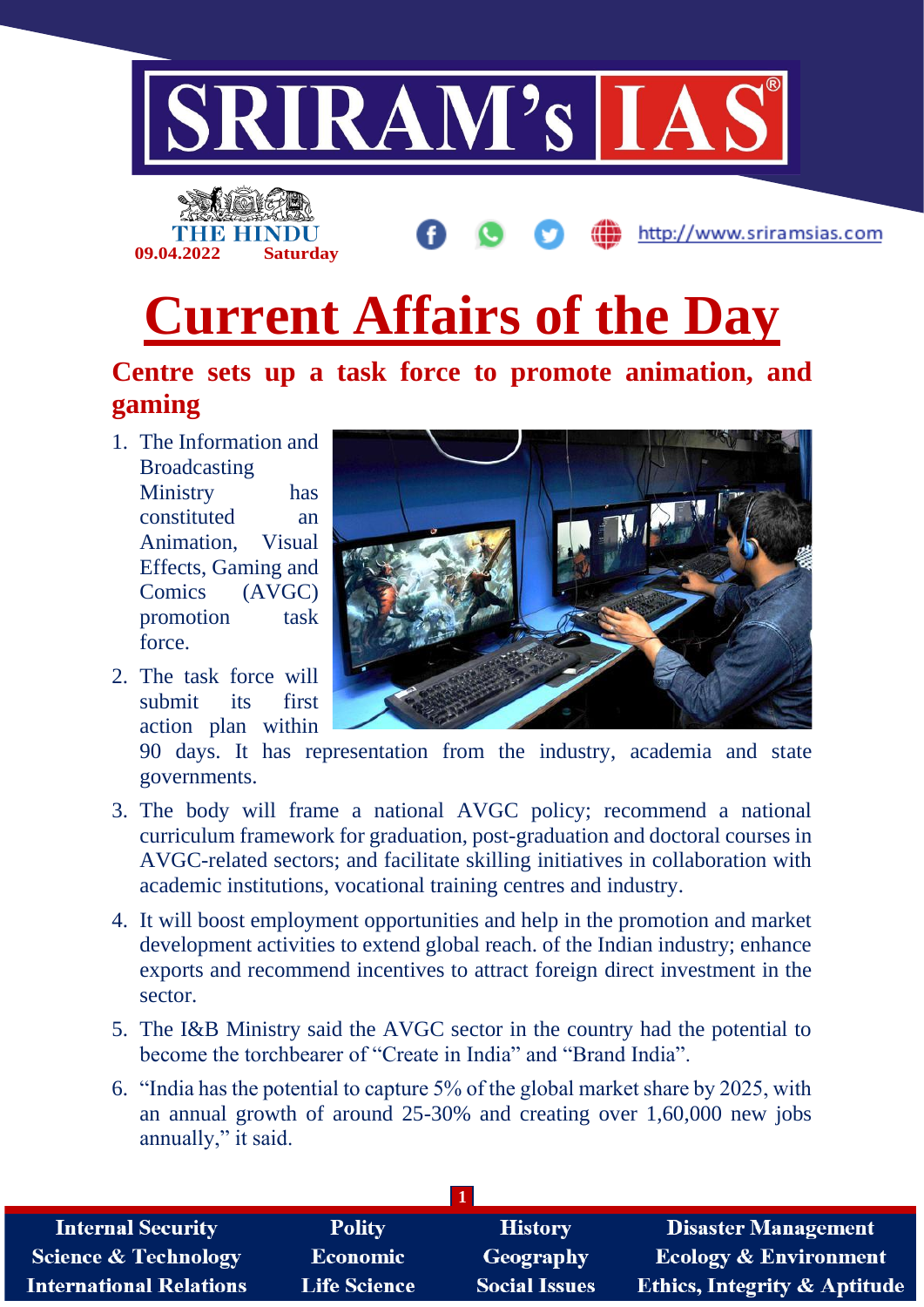



http://www.sriramsias.com

## **SC: Parliament can stop NGOs from receiving foreign funds**

- 1. Parliament can prevent non-governmental organisations (NGOs) from receiving foreign donations as "no right inheres in the citizen to receive foreign contributions", the Supreme Court said.
- 2. Upholding the amendments in the Foreign Contribution



(Regulation) Act (FCRA), 2010, the court said foreign aid ought to be kept at the minimum level as it can have a material impact on matters of the socioeconomic structure and polity of the country.

- 3. Foreign aid can create the presence of a foreign contributor and influence the policies of the country. It may tend to influence or impose a political ideology.
- 4. Such being the expanse of the effect of foreign contribution coupled with the tenet of constitutional morality of the nation, the presence or inflow of foreign contribution in the country ought to be at the minimum level, if not completely eschewed," the bench said.
- 5. There is no dearth of donors in the country, the court said. "The charitable associations may instead focus on donors within the country, to obviate influence of foreign countries owing to foreign contribution."

## **Amendment proposed last year:**

1. Parliament passed a bill on September 23 last year to amend the FCRA to make furnishing of Aadhaar numbers by office-bearers of NGOs mandatory for registration, with the government asserting that the proposed legislation is aimed at transparency and not against any NGO.

| <b>Internal Security</b>        | <b>Polity</b>       | <b>History</b>       | <b>Disaster Management</b>              |  |  |  |
|---------------------------------|---------------------|----------------------|-----------------------------------------|--|--|--|
| <b>Science &amp; Technology</b> | <b>Economic</b>     | Geography            | <b>Ecology &amp; Environment</b>        |  |  |  |
| <b>International Relations</b>  | <b>Life Science</b> | <b>Social Issues</b> | <b>Ethics, Integrity &amp; Aptitude</b> |  |  |  |